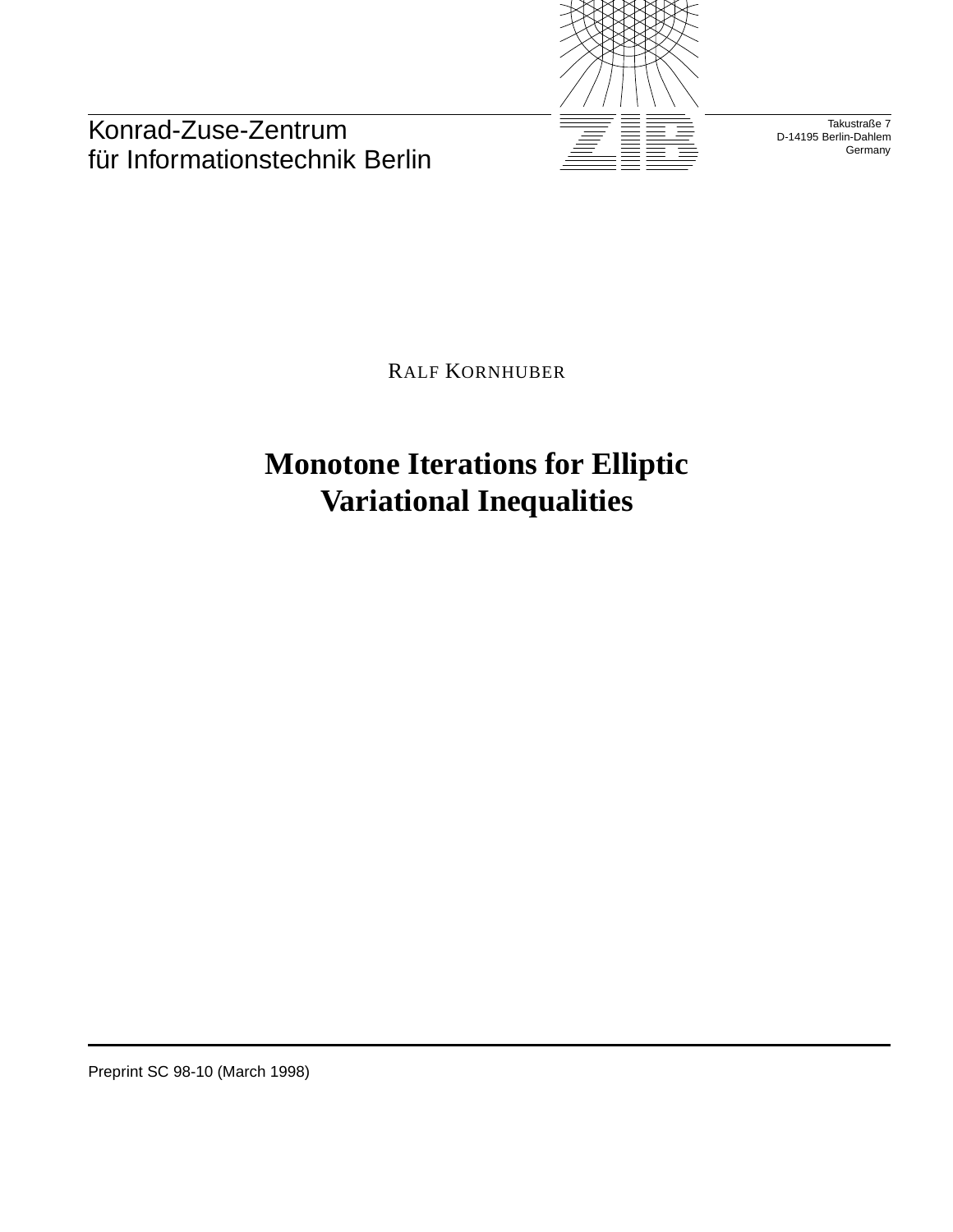# **MONOTONE ITERATIONS FOR ELLIPTIC VARIATIONAL INEQUALITIES**

#### RALF KORNHUBER

ABSTRACT. A wide range of free boundary problems occurring in engineering and industry can be rewritten as a minimization problem for a strictly convex, piecewise smooth but non–differentiable energy functional. The fast solution of related discretized problems is a very delicate question, because usual Newton techniques cannot be applied. We propose a new approach based on convex minimization and constrained Newton type linearization. While convex minimization provides global convergence of the overall iteration, the subsequent constrained Newton type linearization is intended to accelerate the convergence speed. We present a general convergence theory and discuss several applications.

### 1. INTRODUCTION

We consider the minimization problem

$$
(1.1) \t u_j \in \mathcal{S}_j: \t \mathcal{J}(u_j) + \phi_j(u_j) \leq \mathcal{J}(v) + \phi_j(v) \t \forall v \in \mathcal{S}_j
$$

on a finite dimensional space  $S_i$ . The discrete problem (1.1) is typically resulting from the discretization of a related continuous analogue. The functional  $\mathcal{J}$ ,

(1.2) 
$$
\mathcal{J}(v) = \frac{1}{2}a(v, v) - \ell(v),
$$

is induced by a continuous, symmetric and positive definite bilinear form  $a(\cdot, \cdot)$  and by a linear functional  $\ell$ .  $S_j$  is equipped with the energy norm  $\|\cdot\| = a(\cdot, \cdot)^{1/2}$ . The functional  $\phi_j : \mathcal{S}_j \to \mathbb{R} \cup \{+\infty\}$  is convex, lower semicontinuous and proper, i.e.  $\phi_j(v) > -\infty$  and

$$
\mathcal{K}_j = \{ v \in \mathcal{S}_j | \phi_j(v) < +\infty \} \neq \emptyset.
$$

It is well-known that (1.1) then admits a unique solution  $u_j \in \mathcal{S}_j$ .

Minimization problems of the form (1.1) with piecewise smooth nonlinearity  $\phi_i$ arise in a large number of practical applications [3, 6, 8, 9, 11, 19]. As a consequence, there is a considerable interest in fast solvers motivating a variety of solution concepts [1, 2, 10, 13].

Algorithms from convex minimization, such as nonlinear Gauß-Seidel relaxation or steepest descent type methods, typically rely on local information about the objective function  $\mathcal{J} + \phi_i$ . This usually leads to rapidly deteriorating convergence rates when proceeding to larger spaces  $S_j$  or, equivalently, to more refined grids.

<sup>1991</sup> *Mathematics Subject Classification.* Primary 65N55, 65K10. Secondary 49M20, 49M15. *Key words and phrases.* finite elements, multigrid methods, variational inequalities.

The author gratefully acknowledges the hospitality of P. Deuflhard and his staff at the Konrad– Zuse–Center Berlin during the preparation of this manuscript. The work was supported by a Konrad–Zuse–Fellowship.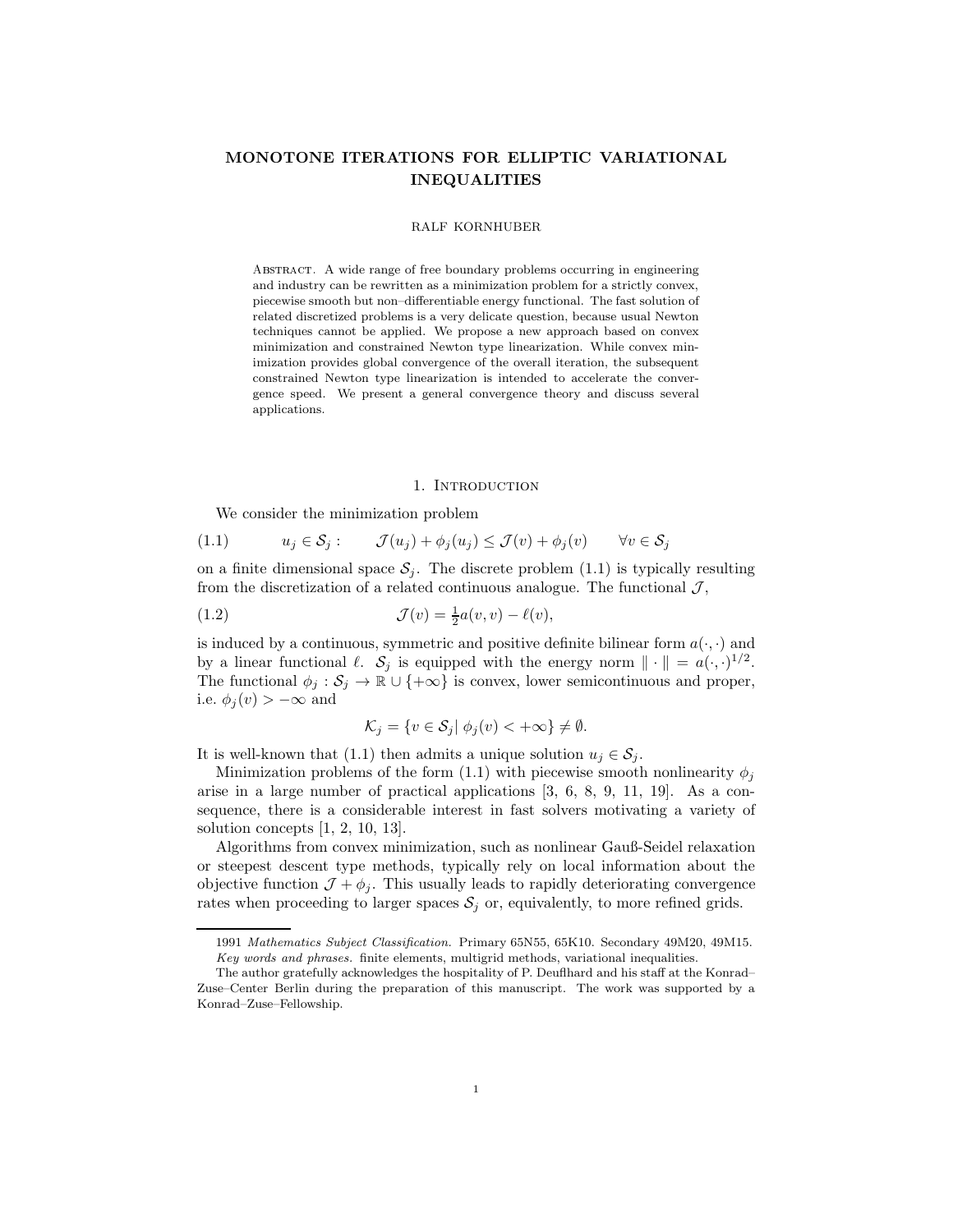Because the energy  $\mathcal{J} + \phi_i$  is not differentiable, classical Newton multigrid methods [12] cannot be applied without preceding regularization. Unfortunately, reasonable convergence speed may then have to be paid by unacceptable discretization errors and vice versa.

Extending recent *monotone multigrid methods* [14, 15, 16], we propose a new approach to the fast solution of (1.1). *Monotone iterations* are two-stage methods consisting of a globally convergent descent method and a subsequent *constrained* Newton linearization. The first substep is intended to fix the discrete free boundary, i.e. to deal with the non-smoothness of the problem, while the second substep is intended to increase the convergence speed once the discrete free boundary is (more or less) known. Note that this combination also has the flavor of an active set method. *Monotonically decreasing energy* is crucial for the global convergence of the overall iteration.

# 2. MONOTONE ITERATIONS

Assume that  $\mathcal{M}_j : \mathcal{S}_j \to \mathcal{S}_j$  satisfies

(2.1) 
$$
\mathcal{J}(\mathcal{M}_j(w)) + \phi_j(\mathcal{M}_j(w)) < \infty \qquad \forall w \in \mathcal{S}_j,
$$

$$
\mathcal{J}(\mathcal{M}_j(w)) + \phi_j(\mathcal{M}_j(w)) \leq \mathcal{J}(w) + \phi_j(w)
$$

where

(2.2) 
$$
\mathcal{J}(\mathcal{M}_j(w)) + \phi_j(\mathcal{M}_j(w)) = \mathcal{J}(w) + \phi_j(w) \Leftrightarrow w = u_j.
$$

In addition, we require that

$$
(2.3)
$$

$$
\limsup_{\nu \to \infty} \left( \mathcal{J}(\mathcal{M}_j(w^{\nu})) + \phi_j(\mathcal{M}_j(w^{\nu})) \right) \leq \mathcal{J}(\mathcal{M}_j(\lim_{\nu \to \infty} w^{\nu})) + \phi_j(\mathcal{M}_j(\lim_{\nu \to \infty} w^{\nu}))
$$

holds for each convergent sequence  $(w^{\nu})_{\nu\geq 0} \subset \mathcal{K}_j$ .

We shall see that the above conditions are sufficient for global convergence of the iteration  $u_j^{\nu+1} = \mathcal{M}_j(u_j^{\nu})$ . However, the convergence speed may be unacceptable low. As a possible remedy, we introduce slightly more general *monotone iterations*

(2.4) 
$$
\bar{u}_j^{\nu} = \mathcal{M}_j(u_j^{\nu})
$$

$$
u_j^{\nu+1} = \mathcal{C}_j(\bar{u}_j^{\nu})
$$

where the additional substep  $\mathcal{C}_i$  is intended to accelerate the convergence speed. Note that classical multigrid methods for selfadjoint linear problems can be interpreted in a similar way. Adopting multigrid terminology,  $\mathcal{M}_i$  is called *fine grid smoother*,  $\bar{u}_j^{\nu}$  is the *smoothed iterate* and  $\mathcal{C}_j$  is called *coarse grid correction*.

We are now ready to state our basic convergence theorem.

**Theorem 2.1.** Let  $\phi_i$  be upper semicontinuous (and therefore continuous) on  $\mathcal{K}_i$ . *Assume that the smoother*  $\mathcal{M}_j$  *satisfies conditions* (2.1) - (2.3) and that the coarse  $grid\ correction\ C_j$  *has the monotonicity property* 

(2.5) 
$$
\mathcal{J}(\mathcal{C}_j(w)) + \phi_j(\mathcal{C}_j(w)) \le \mathcal{J}(w) + \phi_j(w) \quad \forall w \in \mathcal{S}_j.
$$

*Then the monotone iteration (2.4) is globally convergent.*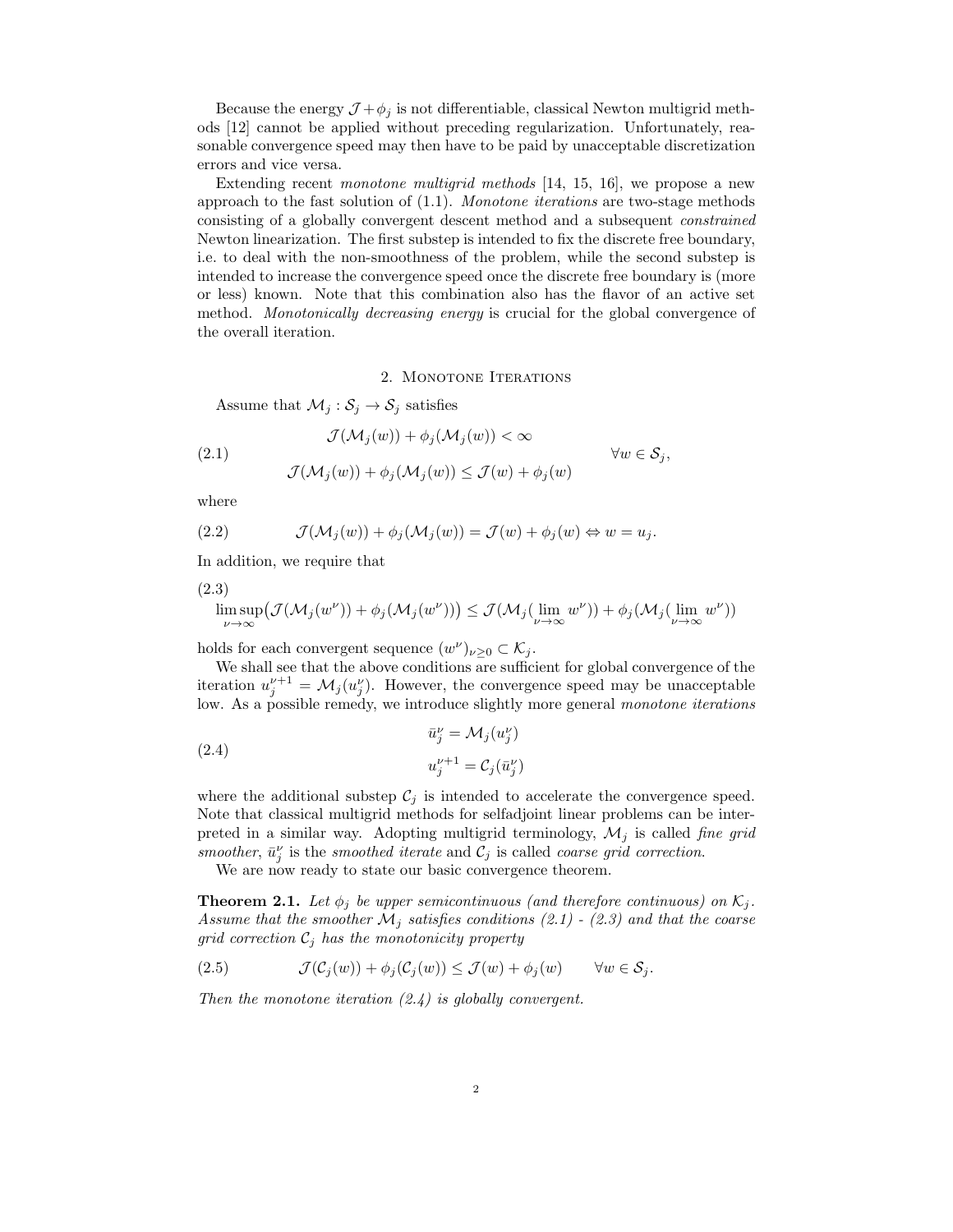*Proof.* For notational convenience, we introduce the abbreviation  $\mathcal{J} = \mathcal{J} + \phi_j$ . Let us first show that the sequence of iterates  $(u_j^{\nu})_{\nu \geq 0}$  is bounded. As  $\phi_j$  is convex, lower semicontinuous and proper, there are constants  $c, C \in \mathbb{R}$ , such that

$$
\phi_j(v) \ge c \|v\| + C \qquad \forall v \in \mathcal{S}_j
$$

(cf. e.g. [7]). As a consequence, we have

(2.6)  $\bar{\mathcal{J}}(v) \geq \frac{1}{2} ||v||^2 + (c - ||\ell||) ||v|| + C \quad \forall v \in \mathcal{S}_j,$ 

so that  $||v|| \to \infty$  implies  $\bar{J}(v) \to \infty$ . Hence,  $(u_j^{\nu})_{\nu \geq 0}$  must be bounded, because

$$
\bar{\mathcal{J}}(u_j^{\nu}) \le \bar{\mathcal{J}}(\bar{u}_j^1) < \infty \qquad \forall \nu \ge 1
$$

follows from  $(2.1)$  and  $(2.5)$ .

Now, let  $u_j^{\nu_k}$ ,  $k \geq 0$ , be an arbitrary, convergent subsequence of  $u_j^{\nu}$  with the limit  $u^* \in \mathcal{S}_i$ 

$$
\lim_{k \to \infty} u_j^{\nu_k} = u^*.
$$

Such a subsequence exists, because  $u_j^{\nu}$  is bounded and  $S_j$  has finite dimension. Note that  $u^* \in \mathcal{K}_j$ , because  $(u_j^{\nu_k})_{k \geq 1} \subset \mathcal{U}_j := \{v \in \mathcal{S}_j | \bar{\mathcal{J}}(v) \leq \bar{\mathcal{J}}(\bar{u}_j^1)\} \subset \mathcal{K}_j$  and the sublevel set  $\mathcal{U}_j$  is closed. We now want to prove  $u_j^* = u_j$ . In the light of (2.2), it is sufficient to show

(2.8) 
$$
\bar{\mathcal{J}}(\mathcal{M}_j(u^*)) = \bar{\mathcal{J}}(u^*).
$$

Observe that (2.1) and (2.5) imply

$$
\bar{\mathcal{J}}(u^{\nu_{k+1}}_{j}) \leq \bar{\mathcal{J}}(u^{\nu_{k}+1}_{j}) \leq \bar{\mathcal{J}}(\mathcal{M}_{j}(u^{\nu_{k}}_{j})) \leq \bar{\mathcal{J}}(u^{\nu_{k}}_{j}).
$$

In virtue of the continuity of  $\bar{\mathcal{J}}$  on  $\mathcal{K}_j$ , this leads to

$$
\lim_{k \to \infty} \bar{\mathcal{J}}(\mathcal{M}_j(u_j^{\nu_k})) = \bar{\mathcal{J}}(u_j^*).
$$

Now the equality (2.8) is an immediate consequence of conditions (2.1) and (2.3).

As  $(u_j^{\nu_k})_{k\geq 0}$  was an arbitrary convergent subsequence, the whole sequence  $u_j^{\nu}$ must converge to  $u_j$ . This completes the proof.

Note that  $\phi_j$  is known to be upper semicontinuous on  $\mathcal{K}_j$  provided that  $\mathcal{K}_j$  is locally simplicial [18].

As a by-product, we also get the convergence of the smoothed iterates

(2.9) 
$$
\lim_{k \to \infty} \bar{u}_j^{\nu} = u_j.
$$

We emphasize that the coarse grid correction *alone* does not need to be convergent. This gives considerable flexibility in constructing  $C_i$ .

# 3. Fine Grid Smoother

All descent methods from convex minimization are natural candidates for the fine grid smoother  $\mathcal{M}_j$ .

### EXAMPLE 3.1 (Nodal type nonlinearity)

Let  $S_i$  be the space of linear finite elements with respect to a triangulation  $\mathcal{T}_i$  of a bounded polygonal domain  $\Omega$ . The set of vertices of all triangles  $t \in \mathcal{T}_j$  is called  $\mathcal{N}_j$ ,  $n_j = \# \mathcal{N}_j$  and

$$
\Lambda_j = \left(\lambda_{p_1}^{(j)}, \ldots, \lambda_{p_{n_j}}^{(j)}\right)
$$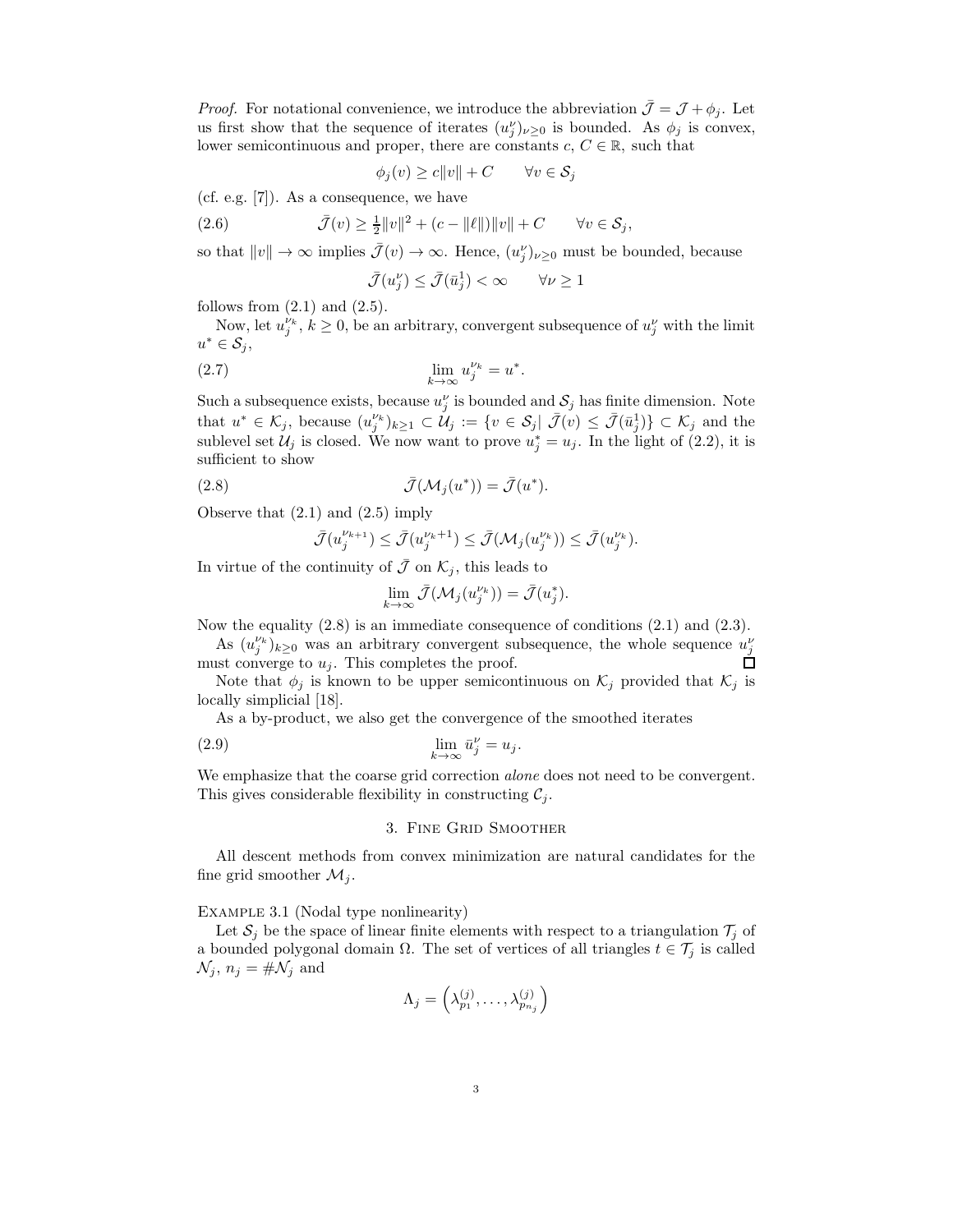denotes the nodal basis of  $S_j$ , ordered in a suitable way. Now assume that  $\phi_j$  can be written as

(3.1) 
$$
\phi_j(v) = \sum_{p \in \mathcal{N}_j} \Phi_p(v(p)) h_p
$$

with convex, lower semicontinuous and proper functions  $\Phi_p : \mathbb{R} \to \mathbb{R} \cup \{+\infty\}$  and weights  $h_p \in \mathbb{R}$ . Then  $\phi_j$  is convex, lower semicontinuous, proper, and continuous on  $\mathcal{K}_j = \{v \in \mathcal{S}_j | v(p) \in \text{dom } \Phi_p, p \in \mathcal{N}_j\}.$ 

The nonlinear Gauß-Seidel relaxation  $\mathcal{M}_j^{GS}$  (cf. e.g. [10, 16]) for the iterative solution of (1.1) reads as follows. Starting with a given iterate  $w_0^{\nu} := u_j^{\nu} \in \mathcal{S}_j$ , we compute local corrections  $v_l^{\nu} \in V_l := \text{span}\{\lambda_{p_l}^{(j)}\}$  from the  $n_j$  local subproblems

(3.2) 
$$
v_l^{\nu} \in V_l: \ \mathcal{J}(w_{l-1}^{\nu} + v_l^{\nu}) + \Phi_{p_l}(u_j^{\nu}(p_l) + v_l^{\nu}(p_l))h_{p_l} \leq \mathcal{J}(w_{l-1}^{\nu} + v) + \Phi_{p_l}(u_j^{\nu}(p_l) + v(p_l))h_{p_l}, \ \forall v \in V_l,
$$

setting  $w_l^{\nu} = w_{l-1}^{\nu} + v_l^{\nu}$ ,  $l = 1, \ldots, n_j$ . Finally, we define  $\mathcal{M}_j^{\text{GS}}(u_j^{\nu}) := w_{n_j}^{\nu}$ . It is not difficult to show that  $\mathcal{M}_j^{GS}$  satisfies conditions (2.1) - (2.3).

If the nonlinearity  $\phi_j$  does not have the form (3.1), then nonlinear Gauß-Seidel relaxation is no longer applicable, because (2.2) may be violated. In this case, other descent algorithms, such as bundle methods, should be used (cf. e.g. [13]).

# 4. Coarse Grid Correction

In most practical applications the functional  $\phi_i$  is piecewise smooth. Then, for given  $\bar{u}_j^{\nu} = \mathcal{M}_j u_j^{\nu}$ , we can find a closed convex subset  $\mathcal{K}_{\bar{u}_j^{\nu}} \subset \mathcal{S}_j$  and a *smooth functional*  $\phi_{\bar{u}_j} : \mathcal{S}_j \to \mathbb{R}$ , such that

$$
\bar{u}_j^{\nu} \in \mathcal{K}_{\bar{u}_j^{\nu}}
$$
  

$$
\phi_{\bar{u}_j^{\nu}}(w) = \phi_j(w) + \text{ const.} \qquad \forall w \in \mathcal{K}_{\bar{u}_j^{\nu}}.
$$

Roughly speaking, all  $w \in \mathcal{K}_{\bar{u}^{\nu}_j}$  must have the same phases as  $\bar{u}^{\nu}_j$ .

Let us consider the *constrained minimization* of the *smooth energy*  $\mathcal{J} + \phi_{\bar{u}^{\nu}_j}$ 

$$
(4.1) \t u_j^* \in \mathcal{K}_{\bar{u}_j^{\nu}}: \t \mathcal{J}(u_j^*) + \phi_{\bar{u}_j^{\nu}}(u_j^*) \leq \mathcal{J}(v) + \phi_{\bar{u}_j^{\nu}}(v) \quad \forall v \in \mathcal{K}_{\bar{u}_j^{\nu}}.
$$

As a consequence of (2.9), we get  $dist(u_j, \mathcal{K}_{\bar{u}_j^{\nu}}) \to 0$  as  $\nu \to \infty$ . Hence, the solutions  $u_j^*$  of (4.1) tend to  $u_j$ . Moreover, there is some hope that  $u_j \in \mathcal{K}_{\bar{u}_j}$  holds for  $\nu \geq \nu_0$  with  $\nu_0$  sufficiently large (see example 4.1 below). In this case, we even get  $u_j^* = u_j \,\forall \nu \geq \nu_0$ . As a consequence, a monotone iteration (2.4) with coarse grid correction defined by  $\mathcal{C}_j(\bar{u}_j^{\nu}) = u_j^*$  would produce the exact solution after a finite number of steps.

Of course, we cannot expect to solve (4.1) exactly. The main advantage of (4.1) is that Newton type linearization can be applied to the smooth energy  $\mathcal{J} + \phi_{\bar{u}^{\nu}_j}$ . More precisely, we approximate  $\mathcal{J} + \phi_{\bar{u}^{\nu}_j}$  by the quadratic energy functional  $\mathcal{J}_{\bar{u}^{\nu}_j}$ ,

$$
\mathcal{J}_{\bar{u}_j^\nu}(w) = \frac{1}{2} a_{\bar{u}_j^\nu}(w, w) - \ell_{\bar{u}_j^\nu}(w) \approx \mathcal{J}(w) + \phi_{\bar{u}_j^\nu}(w) + \text{const.}, \quad w \in \mathcal{K}_{\bar{u}_j^\nu},
$$

where the bilinear form

(4.2) 
$$
a_{\bar{u}_j^{\nu}}(w, w) = a(w, w) + \phi_{\bar{u}_j^{\nu}}^{\prime\prime}(\bar{u}_j^{\nu})(w, w)
$$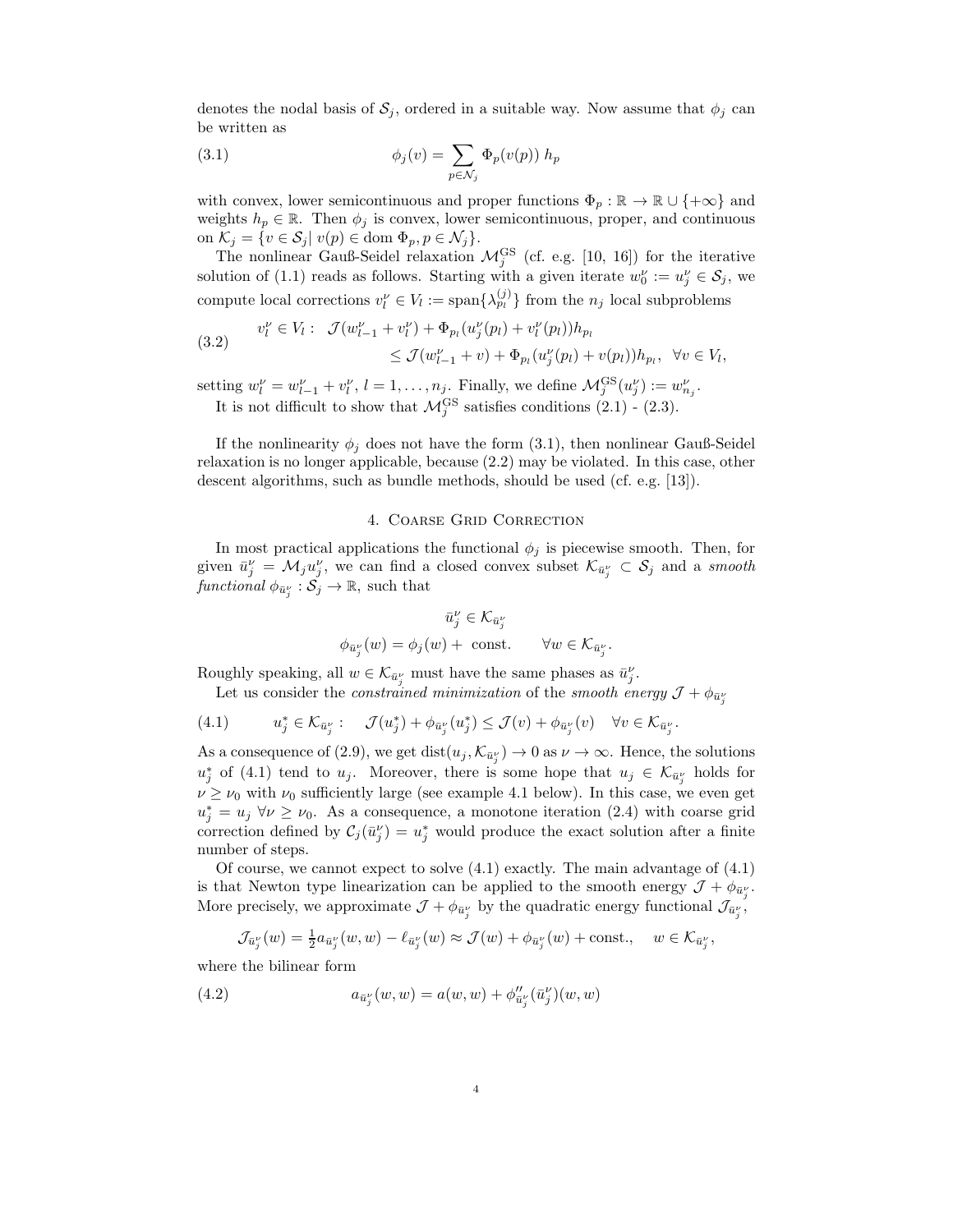and the linear functional

$$
\ell_{\bar{u}^{\nu}_{j}}(w) = \ell(w) - \phi'_{\bar{u}^{\nu}_{j}}(\bar{u}^{\nu}_{j})(w) + \phi''_{\bar{u}^{\nu}_{j}}(\bar{u}^{\nu}_{j})(\bar{u}^{\nu}_{j},w)
$$

are obtained by Taylor's expansion

$$
\phi_{\bar{u}_j^{\nu}}(w) \approx \phi_{\bar{u}_j^{\nu}}(\bar{u}_j^{\nu}) + \phi_{\bar{u}_j^{\nu}}'(\bar{u}_j^{\nu})(w - \bar{u}_j^{\nu}) + \frac{1}{2}\phi_{\bar{u}_j^{\nu}}''(\bar{u}_j^{\nu})(w - \bar{u}_j^{\nu}, w - \bar{u}_j^{\nu}).
$$

The resulting *linearized constrained problem*

(4.3) 
$$
w_j^* \in \mathcal{K}_{\bar{u}_j^{\nu}}: \quad \mathcal{J}_{\bar{u}_j^{\nu}}(w_j^*) \leq \mathcal{J}_{\bar{u}_j^{\nu}}(v) \quad \forall v \in \mathcal{K}_{\bar{u}_j^{\nu}}
$$

can be regarded as a generalization of classical Newton linearization in case of smooth functionals  $\phi_j$ . Indeed, if  $\phi_j$  is twice differentiable on  $\mathcal{S}_j$ , we can take  $\mathcal{K}_{\bar{u}^{\nu}_j} = \mathcal{S}_j$  and (4.3) becomes a linear system.

Let  $\tilde{w}_j$  be an approximate solution of (4.3). Then, we define

(4.4) 
$$
u_j^{\nu+1} = C_j(\bar{u}_j^{\nu}) := \bar{u}_j^{\nu} + \omega(\tilde{w}_j - \bar{u}_j^{\nu}),
$$

where the damping parameter  $\omega$  has to be chosen such that the monotonicity (2.5) holds. Here, we refer to well-known affine invariant damping strategies [4, 5].

If the exact solution  $\tilde{w}_j = w_j^*$  of (4.3) is inserted in (4.4) and  $u_j \in \mathcal{K}_{\bar{u}_j^{\nu}}$  holds for all  $\nu \geq \nu_0$ , then we can expect that the resulting monotone iteration (2.4) is converging quadratically for  $\nu \geq \nu_0$ . In practise, an approximation  $\tilde{w}_j = \mathcal{MG}(\bar{u}_j^{\nu})$ of  $w_j^*$  is obtained by one step of a suitable iterative scheme  $\mathcal{MG}$ . Here, multigrid typically comes into play. As for classical Newton multigrid methods we can expect that the convergence rates of  $\mathcal{MG}$  asymptotically, i.e. for large  $\nu$ , dominate the convergence speed of the overall monotone iteration (2.4). Hence, (asymptotically) fast solvers for (4.3) should produce (asymptotically) fast monotone iterations.

# EXAMPLE 4.1 (Nodal type nonlinearity)

Let  $\mathcal{T}_i$  be resulting from j refinements of an intentionally coarse triangulation  $\mathcal{T}_0$ of a bounded polygonal domain Ω. In this way, we obtain a sequence of triangulations  $\mathcal{T}_0,\ldots,\mathcal{T}_j$  and corresponding nested spaces  $\mathcal{S}_0 \subset \cdots \subset \mathcal{S}_j$  of piecewise linear finite element functions. We assume for convenience that the triangulations are uniformly refined. Collecting all nodal basis functions from all refinement levels, we obtain the multilevel nodal basis  $\Lambda_{\mathcal{S}}$ ,

$$
\Lambda_{\mathcal{S}} = \left(\lambda_{p_1}^{(j)}, \lambda_{p_2}^{(j)}, \ldots, \lambda_{p_{n_j}}^{(j)}, \ldots, \lambda_{p_1}^{(0)}, \ldots, \lambda_{p_{n_0}}^{(0)}\right),
$$

with  $m_{\mathcal{S}} = n_j + \cdots + n_0$  elements. As usual, the ordering  $\lambda_l := \lambda_{p_l}^{(k_l)}, l = 1, \ldots, m_{\mathcal{S}},$ is taken from fine to coarse. Now assume, for example, that  $\phi_j$  is given by (3.1) with

$$
\Phi_p(z) = z^{1 + \frac{1}{2}} \quad \forall z \ge 0, \qquad \Phi_p(z) = +\infty \quad \forall z < 0 \qquad \forall p \in \mathcal{N}_j.
$$

Then we can choose

$$
\mathcal{K}_{\bar{u}_j^{\nu}} = \{ v \in \mathcal{S}_j | \frac{1}{2} \bar{u}_j^{\nu}(p) \le v(p) \ \forall p \in \mathcal{N}_j^{\circ}(\bar{u}_j^{\nu}), \ v(p) = 0 \ \forall p \in \mathcal{N}_j^{\bullet}(\bar{u}_j^{\nu}) \},
$$

where we have set

$$
\mathcal{N}_j^{\bullet}(\bar{u}_j^{\nu}) = \{ p \in \mathcal{N}_j | \bar{u}_j^{\nu}(p) = 0 \}, \qquad \mathcal{N}_j^{\circ}(\bar{u}_j^{\nu}) = \mathcal{N}_j \setminus \mathcal{N}_j^{\bullet}(\bar{u}_j^{\nu}).
$$

For the approximate solution of the linearized constrained problem (4.3) we can use the multilevel relaxation  $\mathcal{MG}$  defined as follows. Starting with a given smoothed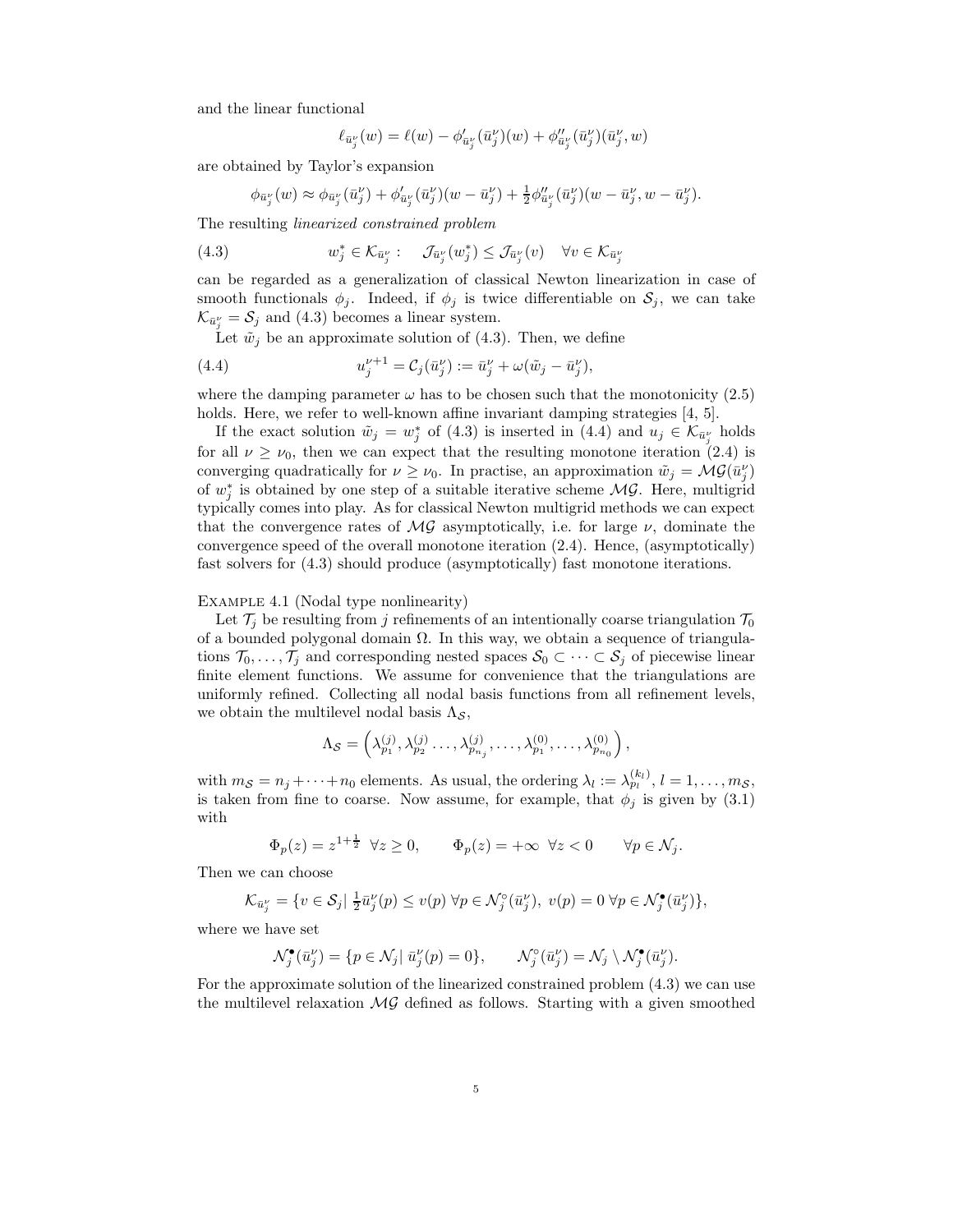iterate  $w_0^{\nu} = \bar{u}_j^{\nu} \in \mathcal{K}_j = \{v \in \mathcal{S}_j | v(p) \ge 0 \,\forall p \in \mathcal{N}_j\}$ , we compute local corrections  $v_l^{\nu} \in V_l := \text{span}\{\lambda_l\}$  from the  $m_S$  local subproblems

$$
(4.5) \quad v_l^{\nu} \in V_l \cap \mathcal{K}_{\bar{u}_j^{\nu}}: \qquad \mathcal{J}_{\bar{u}_j^{\nu}}(w_{l-1}^{\nu} + v_l^{\nu}) \leq \mathcal{J}_{\bar{u}_j^{\nu}}(w_{l-1}^{\nu} + v) \qquad \forall v \in V_l \cap \mathcal{K}_{\bar{u}_j^{\nu}},
$$

setting  $w_l^{\nu} = w_{l-1}^{\nu} + v_l^{\nu}$ ,  $l = 1, \ldots, m_S$ . Finally, we define  $\tilde{w}_j = \mathcal{MG}(\bar{u}_j^{\nu}) := w_{m_S}^{\nu}$ . In the linear self-adjoint case, i.e. for  $\mathcal{K}_{\bar{u}^{\nu}_j} = \mathcal{S}_j$  or, equivalently, for smooth  $\phi_j$ , this is just the classical multigrid method with canonical restrictions and prolongations and Gauß-Seidel smoother. In practise, the local subproblems (4.5) are modified a bit in order to allow an implementation with optimal order of complexity [14, 16, 17]. In some cases, it may be more appropriate to use local damping parameters  $\omega_l$ associated with each local correction  $v_l^{\nu}$  instead of the global parameter  $\omega$  in the correction step  $(4.4)$  [17]. Monotone iterations  $(2.4)$  involving such variants of multilevel relaxation are called *monotone multigrid methods*.

If our original problem (1.1) is non-degenerate and nonlinear Gauß-Seidel relaxation  $\mathcal{M}_j^{GS}$  is used as fine grid smoother (cf. example 3.1), then it can be shown that  $u_j \in \mathcal{K}_{\bar{u}_j^{\nu}}$  holds for sufficiently large  $\nu$ . Moreover, the linearized constrained problem  $(4.3)$  asymptotically, i.e. for large  $\nu$ , reduces to the linear problem

(4.6) 
$$
w_j^* \in \mathcal{S}_j^\circ: \qquad a_{u_j}(w_j^*, v) = \ell_{u_j}(v) \qquad \forall v \in \mathcal{S}_j^\circ
$$

on the reduced space

$$
\mathcal{S}_j^{\circ} = \{ v \in \mathcal{S}_j | \ v(p) = 0 \ \forall p \in \mathcal{N}_j^{\bullet}(u_j) \}.
$$

Multilevel relaxations automatically reduce to linear multigrid methods for (4.6) with multigrid convergence rates. Hence, we get asymptotic multigrid convergence rates for the resulting monotone multigrid methods. In our numerical experiments, we observed that the asymptotic behavior starts almost immediately, if nested iteration is used [17].

### Example 4.2 (Gradient type nonlinearity)

Let  $S_j$  and  $\mathcal{T}_j$  be defined as in the preceding example. Assume that  $\phi_j$  is given by

$$
\phi_j(v) = \sum_{t \in \mathcal{T}_j} |\nabla v(t)| h_t
$$

with  $|\cdot|$  denoting the Euclidean norm and suitable weights  $h_t$ . Then we can choose

$$
\mathcal{K}_{\bar{u}_j^\nu}=\{v\in \mathcal{S}_j|\ \tfrac{1}{2}|\nabla \bar{u}_j^\nu(t)|\leq |\nabla v(t)|\ \forall t\in \mathcal{T}_j^\circ(\bar{u}_j^\nu),\ \nabla v(t)=0\ \forall t\in \mathcal{T}_j^\bullet(\bar{u}_j^\nu)\},
$$

where we have set

$$
\mathcal{T}_j^{\bullet}(\bar{u}_j^{\nu}) = \{ t \in \mathcal{T}_j | \nabla \bar{u}_j^{\nu}(t) = 0 \}, \qquad \mathcal{T}_j^{\circ}(\bar{u}_j^{\nu}) = \mathcal{T}_j \setminus \mathcal{T}_j^{\bullet}(\bar{u}_j^{\nu}).
$$

Assume the fine grid smoother  $\mathcal{M}_i$  has properties (2.1) - (2.3) and additionally guarantees  $u_j \in \mathcal{K}_{\bar{u}_j^{\nu}}$  for sufficiently large  $\nu$ . Then, similar to in the previous example, (4.3) asymptotically reduces to the linear problem (4.6) with reduced space  $S_j^{\circ}$  now given by

$$
\mathcal{S}_j^{\circ} = \{ v \in \mathcal{S}_j | \nabla v(t) = 0 \,\forall t \in \mathcal{T}_j^{\bullet}(u_j) \}.
$$

Again, multilevel relaxations for (4.3) asymptotically reduce to linear multigrid methods for this problem.

The actual construction of a fine grid smoother  $\mathcal{M}_i$  with the desired properties is the subject of current research.